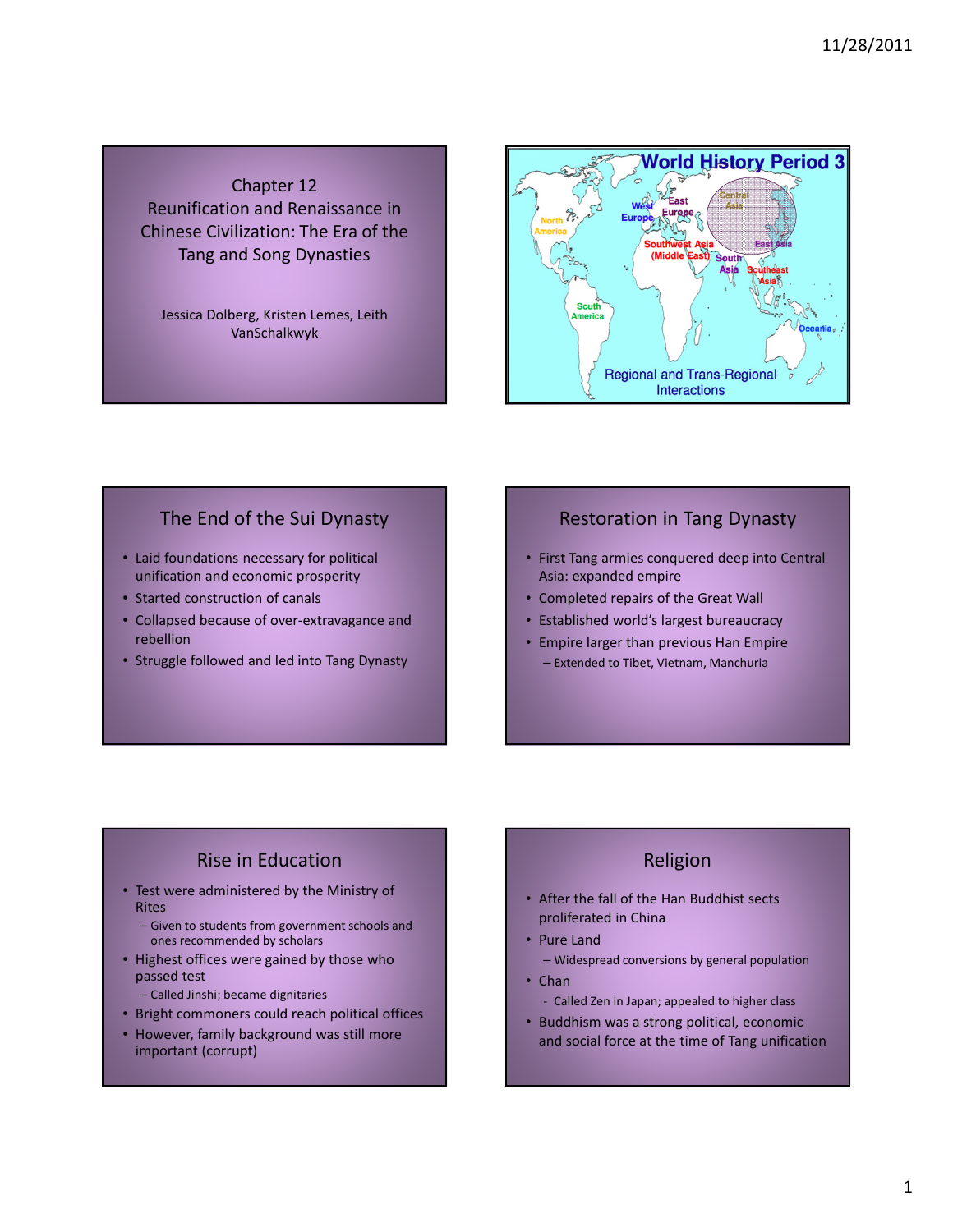### Anti-Buddhist Backlash

- Confucians and Daoists envied the success of Buddhism
- Persecution of Buddhism – Buddhist's monasteries and shrines destroyed
- Buddhism stopped being a dominant influence

#### Tang Decline and Rise of Song

- Military weakness
- Revolts by the people
- Split up empire rule into regions with separate rulers (breaking apart)
- Pressure from nomadic groups
- Song dynasty forms to reunite China

# Song Politics and Confucianism

- Civil officials were governors to prevent military commanders from gaining control
- Educated scholars ruled over aristocrats and **Buddhists**
- Confucianism became dominant religion again

### Song Decline and Reform

- Nomads invade again
- Rebellion from within
- Oversized army was hard to control
- Reform: agricultural expansion, higher taxes, well trained mercenary forces

# Tang and Song Prosperity

- Construction of Grand Canal: linked Northern China and Southern China
	- Promoted exchanges between China and Buddhists
	- Trading with the Islamic in the west
	- Exported to southeast Asia

# More Prosperity

- Junks: giant, sturdy ships
	- Dominant force in Asian seas east of Malayan peninsula
	- Could travel to Africa and Mediterranean
- First use of paper money
- Flying Money: acted like credit voucher
	- Early form of the check
	- Made robbery less likely
- Urbanization and Suburbanization: rapid growth of cities